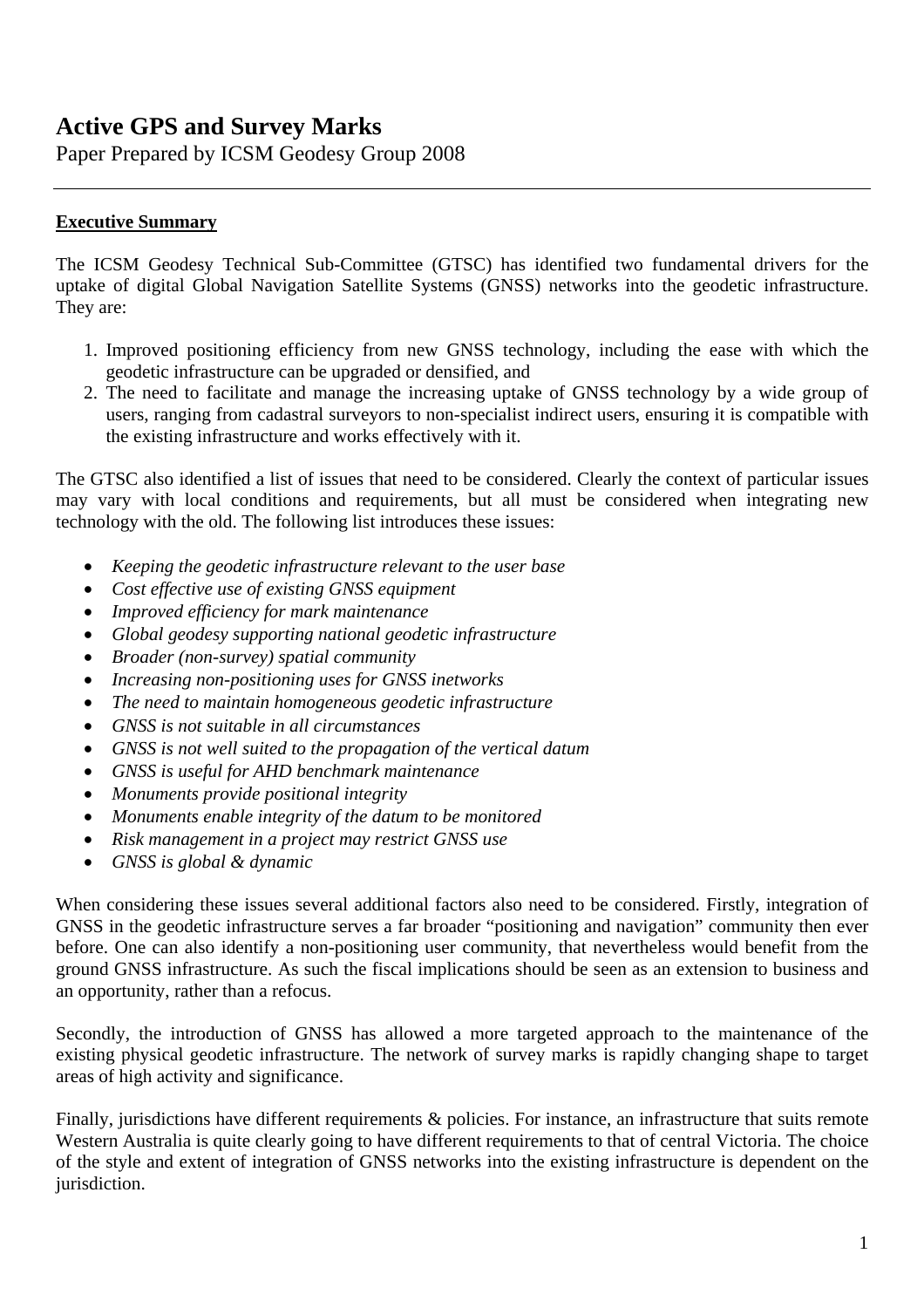# **Introduction**

In May 2000, the GTSC prepared a report on "*The Australian Geodetic Infrastructure– 10 Years & Beyond*" (GTSC, 2000) which predicted that there would be an explosion in the use of positioning and GNSS in general, with a rapidly expanding user base and a broad range of applications. It stressed that all users need convenient access to the physical realisation of the geodetic framework and that although in the long run the need for ground marks will decline as the trend to real time positioning and navigation continues, initially there would be an increase in the number of ground marks as new useable 3-dimensional marks are established. In summary it stated that "*at the very least a relatively smaller number of marks will always be required to define the datum*".

In a subsequent report the GTSC noted that in Australia by 2008 the ITRF-GDA94 difference will exceed a metre and that high accuracy users were already able to see the difference (GTSC, 2002). However, this report also noted that transformation parameters were available to remedy this situation and a further report confirmed this option (GTSC, 2003). ICSM subsequently agreed to retain GDA94 and reassess the situation in 2008. Similarly it was agreed to retain AHD71, but proceed to develop a system to accurately convert ellipsoidal heights to AHD. In 2000, NZGD2000 was introduced in New Zealand incorporating a deformation model to account for the effects of crustal deformation to enable the currency of the datum to be maintained over a period of time. New Zealand chose to retain its 13 separate orthometric vertical datums and develop a new national ellipsoidal-based vertical datum and geoid model to accurately convert between the two systems.

The predictions of the GTSC reports are rapidly becoming evident and the use of GNSS is becoming far more prevalent in the maintenance and densification of the geodetic infrastructure both in Australia and New Zealand. It is also playing an increasing role in the wider spatial industry and other industries that are dependent on accurate positioning and navigation, such as asset management, precision farming and machine guidance in construction and mining, as well as bon-positioning applications such as timing, integrity monitoring and atmospheric sounding. It can be expected that GNSS/CORS will also become important for intelligent transport, emergency services and other previously unanticipated applications such as numerical weather modelling and prediction. For these reasons, ICSM has asked the GTSC to examine and monitor these issues and the following request was proposed.

#### "*To prepare an issues paper on the technical and fiscal implications of incorporating digital GPS networks into traditional geodetic infrastructures"*

A modern integrated geodetic infrastructure is the fundamental reference frame for all spatial datasets and is the means for all users to gain access to the datum. It consists of a number of elements including:

- Terrestrial networks of physical marks and beacons with horizontal coordinates and/or heights.
- Passive GNSS sites where suitably accurate GNSS observations have been used to establish datum connection on physical marks
- Continuously operating reference stations (CORS) (e.g. Australian Regional GPS Network (ARGN), GPSnet in Victoria, SYDNet, PositioNZ)
- Active or Real Time (RT) GPS systems (e.g. VRS, Omnistar, etc)
- Data, observations and intellectual property (e.g. datums, transformation parameters, standards, etc)

For the purposes of this paper the GTSC interprets the phrase "Digital GPS network" to mean CORS and Active or Real Time networks. These inherently include both post-processed data and real time coordinate solutions.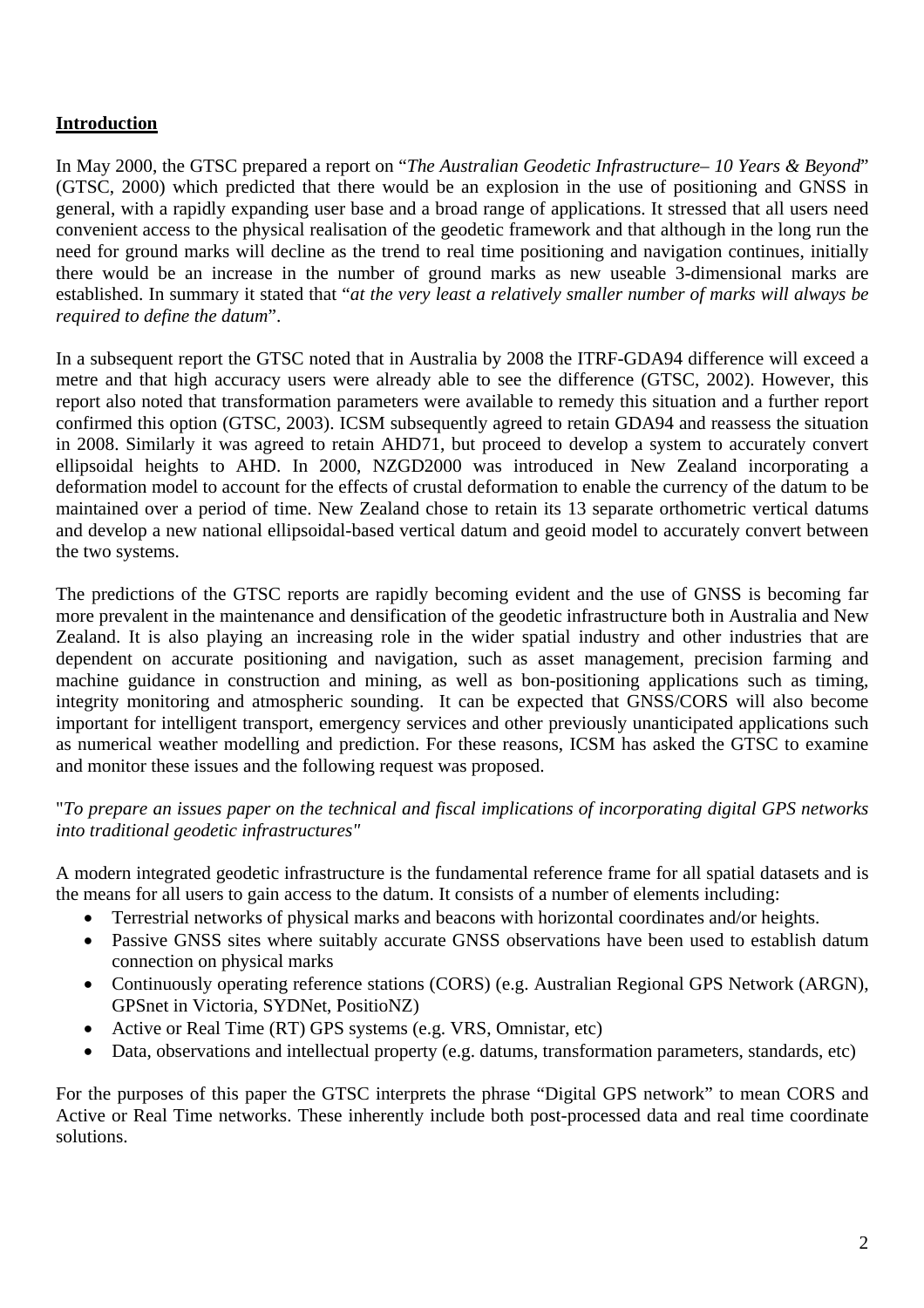# **Drivers**

There are two generic drivers for the uptake of digital GNSS networks into the geodetic infrastructure. They are:

- 1. Improved positioning efficiency from new GNSS technology, including the ease with which the geodetic infrastructure can be upgraded or densified, and
- 2. The need to facilitate and manage the increasing uptake of GNSS technology by a wide group of users, ranging from cadastral surveyors to non-specialist indirect users, ensuring it is compatible with the existing infrastructure and works effectively with it.

# **Issues / implications**

The inclusion of digital GNSS networks into the geodetic infrastructure and the growing use of such positioning systems in a wide range of non-specialist areas presents a number of issues for the custodians of the geodetic infrastructure. The particular issues may vary with local conditions and requirements, but all must be considered when integrating new technology with the old.

# *Keeping the geodetic infrastructure relevant to the user base*

Development and maintenance of the geodetic infrastructure is a fundamental component of the spatial data infrastructure. While the overriding influence has always been to continually maintain and improve the accuracy and density of the geodetic infrastructure so that it serves a broader section of the spatial industry, the recent development of GNSS positioning technologies has resulted in a change of emphasis. Now we are tasked with keeping the geodetic infrastructure relevant to the user base, which may involve much more than improved accuracy and geometric density of marks.

The number, quality and location of marks can now be more easily targeted directly to user "hot spots" or for specific applications. Depending on the application, users of digital GPS systems could also have specific requirements. The method of access to the real time signal (e.g. mobile phone, radio modem, etc); the format of the data (RTCM, etc); and the required level of accuracy, integrity and security may vary for different user applications.

# *Cost effective use of existing GNSS equipment*

The trend with GNSS applications is to utilize costly GNSS units more effectively by establishing shared Continuously Operating Reference Stations (CORS) in secure locations. For example in New Zealand Land Information New Zealand has established a partnership with Geological and Nuclear Sciences (GNS) to develop their PositioNZ network which controls and monitors the geodetic infrastructure as well as providing information for geophysical studies and hazard mitigation. The next logical step is the augmentation of the system resulting in significant cost and time efficiency improvements for the user. Working cooperatively with government (national, state and local), commercial and academic organizations to reduce overlap and share costs can produce combined solutions that provides benefits to more than the originally intended market.

CORS have setup & maintenance costs, and various models are available for their installation and maintenance. These could range from purely commercial services; through commercial systems owned and operated by government, where real time corrections are sold to industry, as in the Queensland VRS network; wholly government owned systems that provide access to data for post-processing and enable commercial enterprises to value add for real time capability; and consortium infrastructures based on cooperation with industry, academic institutions, all levels of government and community groups where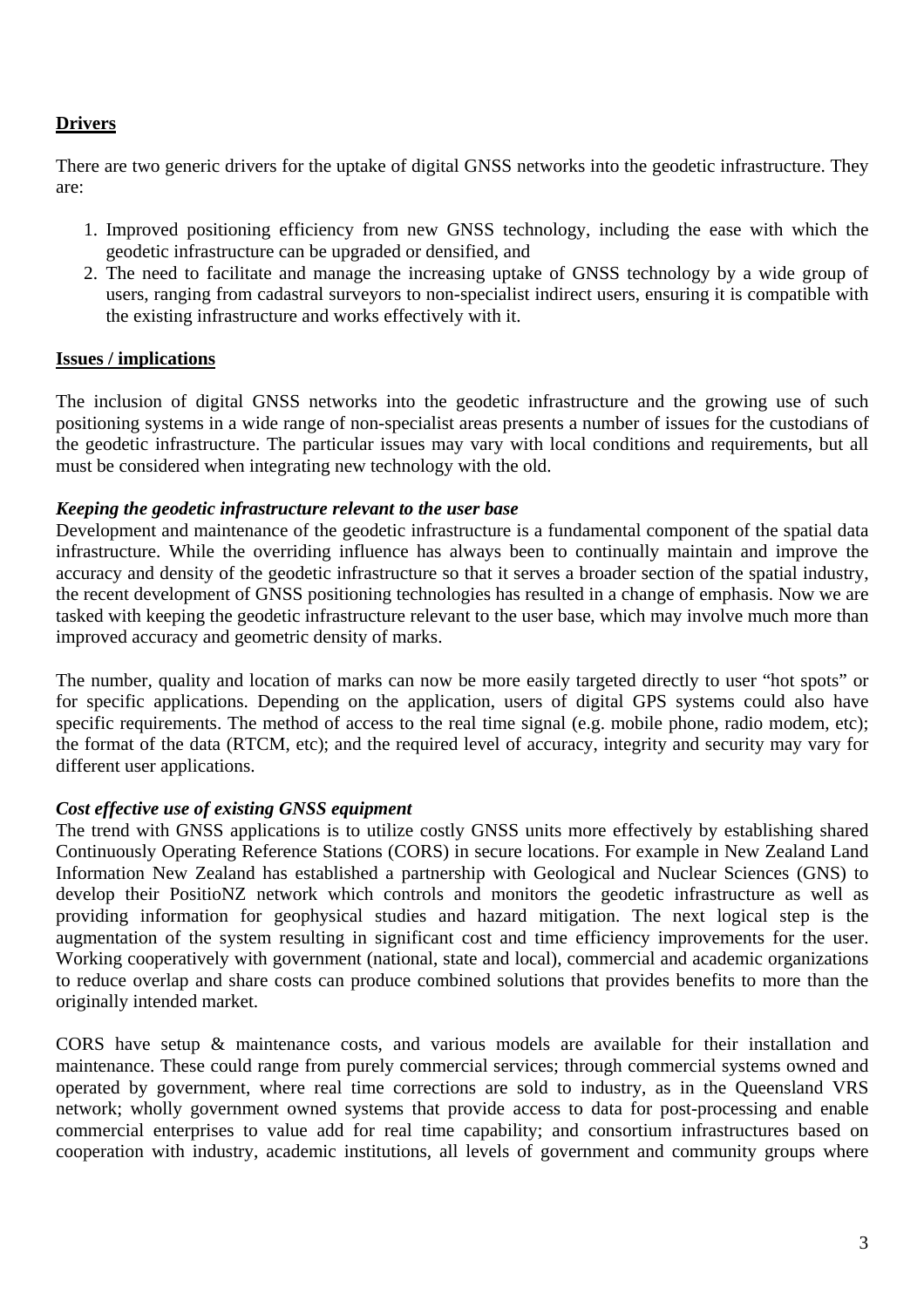costs, maintenance and benefits are shared with hosts, contributors and partners and value adding and data distribution opportunities are made available to private industry as in Victoria's GPSnet.

### *Improved efficiency for mark maintenance*

GNSS techniques allow datum transfer with high accuracy and reduced logistics & planning. Survey control can be directly established exactly where it is required and marks can be placed and maintained very effectively and efficiently. Intervisibility between the placed marks may need to be considered so they can then be used for exclusively terrestrial applications such as for cadastral surveying.

#### *Global geodesy supporting national geodetic infrastructure*

The data from the Continuously Operating Reference Stations, providing they are suitably monumented, can be used for a variety of globally based geodetic applications such as tectonics and geophysics as well as broader scientific studies (e.g. climate and global change). At the highest level they contribute directly to datum definition through the International Terrestrial Reference Frame (ITRF) and datum infill elsewhere. The benefits of a consistent global reference frame then flow back to Australia's and New Zealand's national framework and onto the jurisdiction infrastructure. However, there are a number of other geodetic "products" in addition to reference frame maintenance and point kinematics. These are described in the new document produced by the International Association of Geodesy (IAG) "The Global Geodetic Observing System: Meeting the Requirements of a Global Society on a Changing Planet in 2020". Improved CORS networks in Australiasia could increase this contribution for infrastructure & science

#### *Broader (non-survey) positioning community*

Australia and New Zealand have a history of rapidly adopting new technology and GNSS is no exception. In-car navigation systems, geo-referenced communication systems, precision agriculture, machine guidance, Location Based Services (LBS) and many more, are resulting in the range of users of positioning technology growing significantly. Positioning technology through GNSS is penetrating the broader community far deeper than any previous positioning system and terminology such as 'ubiquitous positioning' is becoming the norm. The vast majority of new users are non-survey based and have little understanding of issues like accuracy and datums. Yet the accuracy requirement for these users frequently exceeds that achievable without taking proper account of datum issues. It is therefore sensible that GNSS infrastructure should be setup for the benefit of all possible users

#### *Increasing non-positioning uses for GNSS inetworks*

GNSS CORS networks also provide infrastructure to a variety of important non-positioning applications such as time transfer, system integrity monitoring (e.g. for aviation and other mission critical applications), and GPS "meteorology" The latter includes both tropospheric sounding (temperature and water vapour profiles of the lower atmosphere – important for assimilation into weather prediction models) and ionospheric monitoring (Total Electron Content). GNSS meteorology requires RT GNSS data, as well as suitable density and location of the CORS. In fact, as such applications become more important, the density of CORS stations must also take into account the special requirements of such atmospheric monitoring stations.

#### *Need to maintain homogeneous geodetic infrastructure*

The proliferation of accurate, active GNSS services in the spatial industry is largely satisfying the requirements of users, with appropriately accurate services (e.g. SunPos, GPSnet, SYDNet, PositioNZ) available over zones of high development, and wide area services (e.g. Omnistar) with generally lower accuracy available elsewhere in Australiasia and worldwide. It does however place the onus on ICSM to ensure that the positioning information obtainable from these systems is compatible with the nationally adopted datums (i.e. GDA94, NZGD2000 and AHD71). The risk of datum fragmentation is serious and potentially economically damaging if a homogeneous geodetic infrastructure is not maintained. In all the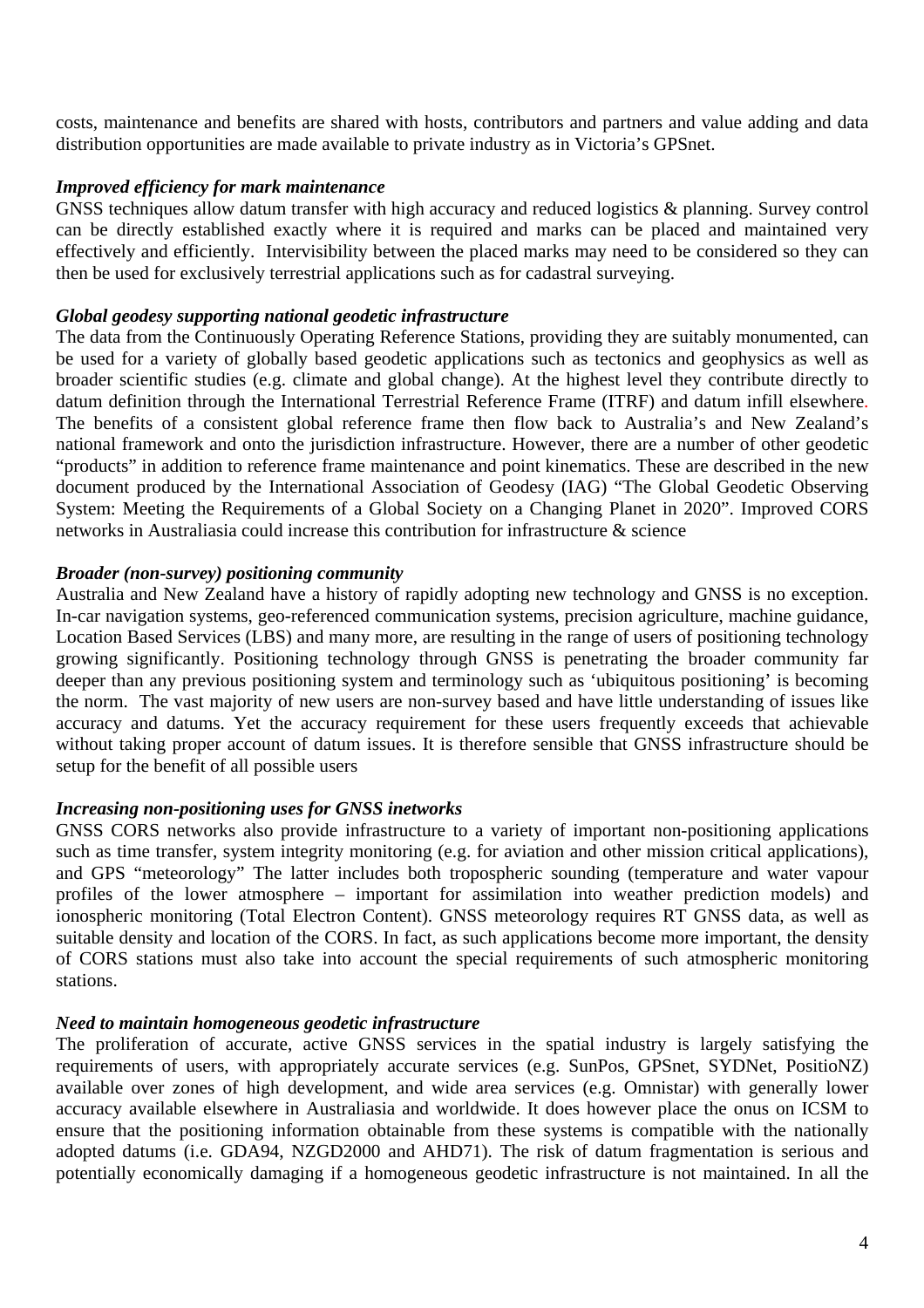examples of overseas active GNSS systems examined, an accurate and accessible method of providing the local coordinates and height is a prerequisite to success (see attached information). In addition, consistent standards for GNSS infrastructure are increasingly required to maximize their application.

#### *GNSS is not suitable in all circumstances*

While GNSS applications are expanding rapidly, a number of circumstances and applications still exist where the physical environment is not suitable or friendly to GNSS observations (or the project specifications do not warrant the use of GNSS or it is financially more viable to do it via other survey means). GNSS positioning when used in isolation requires good satellite geometry and sky visibility. The integration of GNSS capability into survey total station equipment extends the flexibility of using GNSS in difficult survey and mapping environments for spatial professionals. The use of GNSS in heavily vegetated areas and urban canyons, which are usually Central Business Districts where the accuracy requirements are generally paramount due to high land values, can be more difficult. In these cases the addition of extra satellites (such as Glonass, Galileo, Compass and Japan's  $QZSS<sup>1</sup>$ ) will not necessarily improve accuracy significantly because of the inherent bad geometry caused by the restricted sky view and potential for increased multipath.

However combinations of other positioning technologies such as GNSS/CORS with pseudolite networks (e.g. Locata technology) and/or high bandwidth communications, can be expected in the not too distant future to overcome some or most of these limitations. In any case the small land areas covered by Australia's CBDs can, and largely are already, well serviced by a relatively small number of ground marks specifically suited for that particular purpose.

Some applications, such as cadastral definition, currently require connection to survey monuments in the vicinity of the survey and 'metes and bounds' survey rather than coordinated positions to fix land parcels. The integration of digital GNSS networks thus may require legislative changes for cadastral (and potentially other) applications. Legislative change to better support GNSS/CORS can also be expected to be triggered by international developments such as moves to implement the FIG Cadastre 2014 vision.

# *GNSS is not well suited to the propagation of the vertical datum*

 $\overline{a}$ 

For a number of reasons GNSS techniques are inherently weak when realizing the vertical component. The first is the geometric uncertainty caused to GNSS heights by satellite constellation and antenna factors. The second is that orthometric based vertical datums such as AHD71 cannot be replicated geometrically by GNSS because of the geoid-ellipsoid separation and the variation between the geoid and mean sea level as evident in Australia in the case of AHD.

In Australia, despite significant improvements in geoid determination, and the current Height Modernisation project, the fact remains that the predominant rigorous method of propagation of the AHD at accuracies of  $3<sup>rd</sup>$  order or better is by conventional levelling techniques from existing bench marks. A large proportion of users of survey marks are those primarily concerned with orthometric heights. This limitation will remain while an orthometric height datum is adopted, but in Australia & New Zealand it will be mitigated by accurate geoid models including the modeling of the AHD71 – geoid offset.

Although in Australia the Height Modernisation project is expected to produce a first version of the combined gravimetric and geometric geoid to reduce GNSS derived heights directly to AHD, it will take revisions over many years before this system alone, together with GNSS positioning, will replace some

<sup>1</sup> **QZSS is designed to combat urban canyon effects over Japan and will have a similar but reduced effect over Australia's CBDs and urban areas.**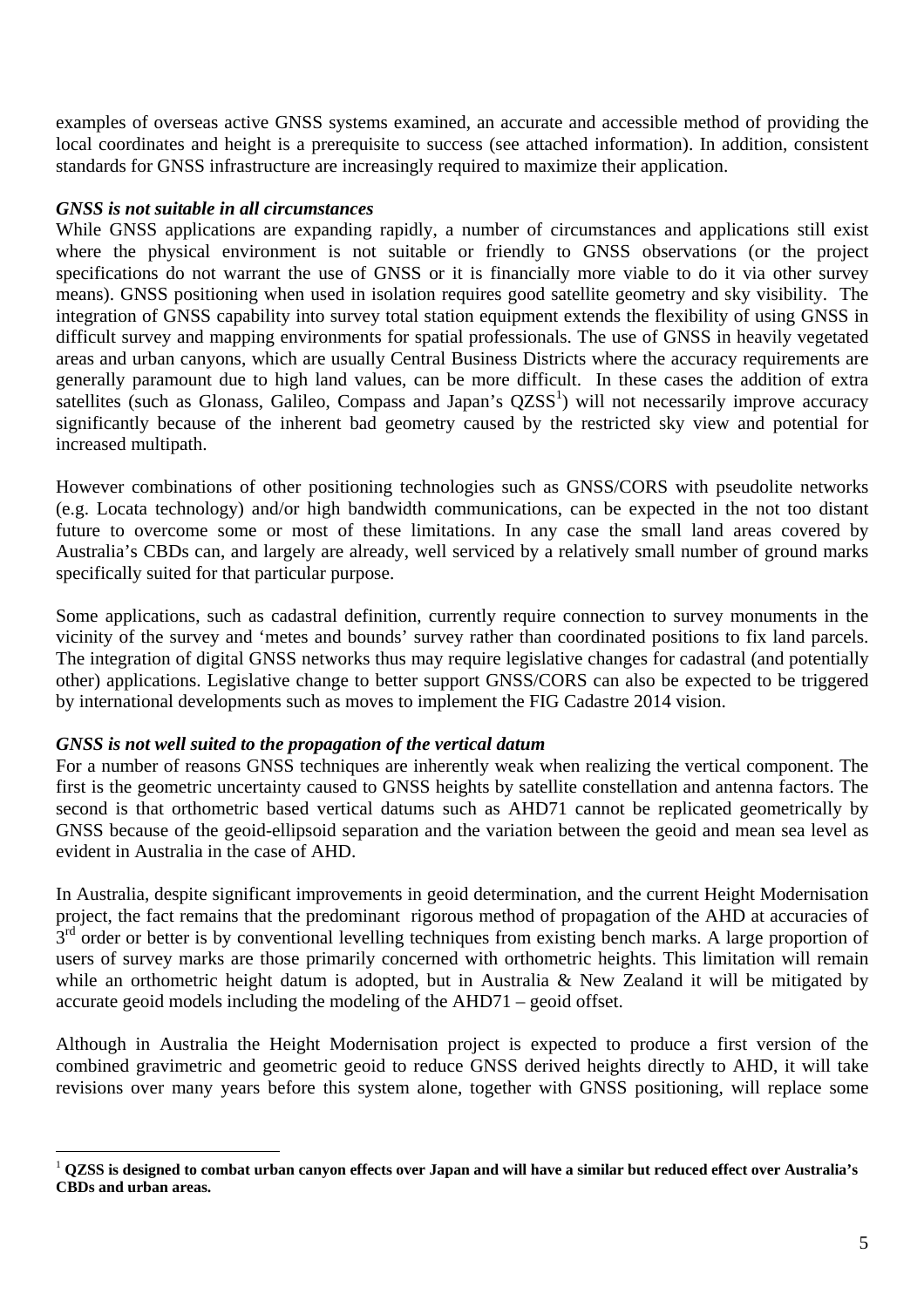benchmarks. It can be reasonably expected that a sparse network of physical benchmarks would still be required for some applications.

In contrast to Australia, New Zealand is adopting a new national vertical datum that will be based on GNSS derived ellipsoidal heights.

### *GNSS is useful for AHD benchmark maintenance*

GNSS does however provide another tool for AHD71 benchmark maintenance. Once an accurate GNSS ellipsoidal height has been observed for an AHD benchmark, then that benchmark becomes recoverable by GNSS techniques. This can assist in safeguarding the significant investment made in its original establishment.

#### *Monuments provide positional integrity*

Generally, where integrity or confidence in position is needed, survey monumentation is still very important. This includes marks by which digital GNSS network positions can be checked, or when redundant methods are required for verification of data or to minimize risk and prove quality. Marks provide access to the datum in the local area for both GNSS and non-GNSS users. Significant numbers of survey projects (e.g. cadastral surveys and engineering projects where relative accuracy is paramount) are still completed using terrestrial techniques, and maintenance of survey marks allows a continuity of this service, which in the absence of GNSS CORS may still be the most economic technique. The integrity of the monuments themselves is of course also important, but this is usually provided by their relativity with adjacent marks.

#### *Monuments enable integrity of the Datum to be monitored*

In a country like New Zealand, subject to non-uniform deformation, the density at which active control stations can be economically placed is insufficient to monitor accurately the effects of non-uniform crustal deformation. Additional high quality marks are required at a density sufficient to monitor crustal deformation over more localized areas and at times following a deformation event such as an earthquake, so as to enable the datum to be monitored and upgraded following that event. Such networks have also been installed in WA and SA over seismic zones.

#### *Risk management in a project may prohibit GNSS use*

Applications may exist where risk management dictates that the positioning methodology should avoid or limit the use of systems outside the control of the project. Sovereignty can become an issue when exclusive reliance is placed upon a system owned by a foreign nation, to complete activities related to national security or high economic activity.

A hypothetical example would be maintenance of the cadastre if survey marks were not maintained and then GNSS accuracies were degraded or positioning services denied by system owners. However the prospect of total loss of publicly accessible GNSS services is considered a lower risk as there will be an increase in the number of interoperable GNSS constellations complementing GPS and Glonass with the upcoming Galileo and proposed Compass.

However a prudent and practical approach to risk management dictates that a suitable density of horizontal and vertically coordinated ground marks would limit the minimal risks involved with being reliant on GNSS CORS networks and infrastructure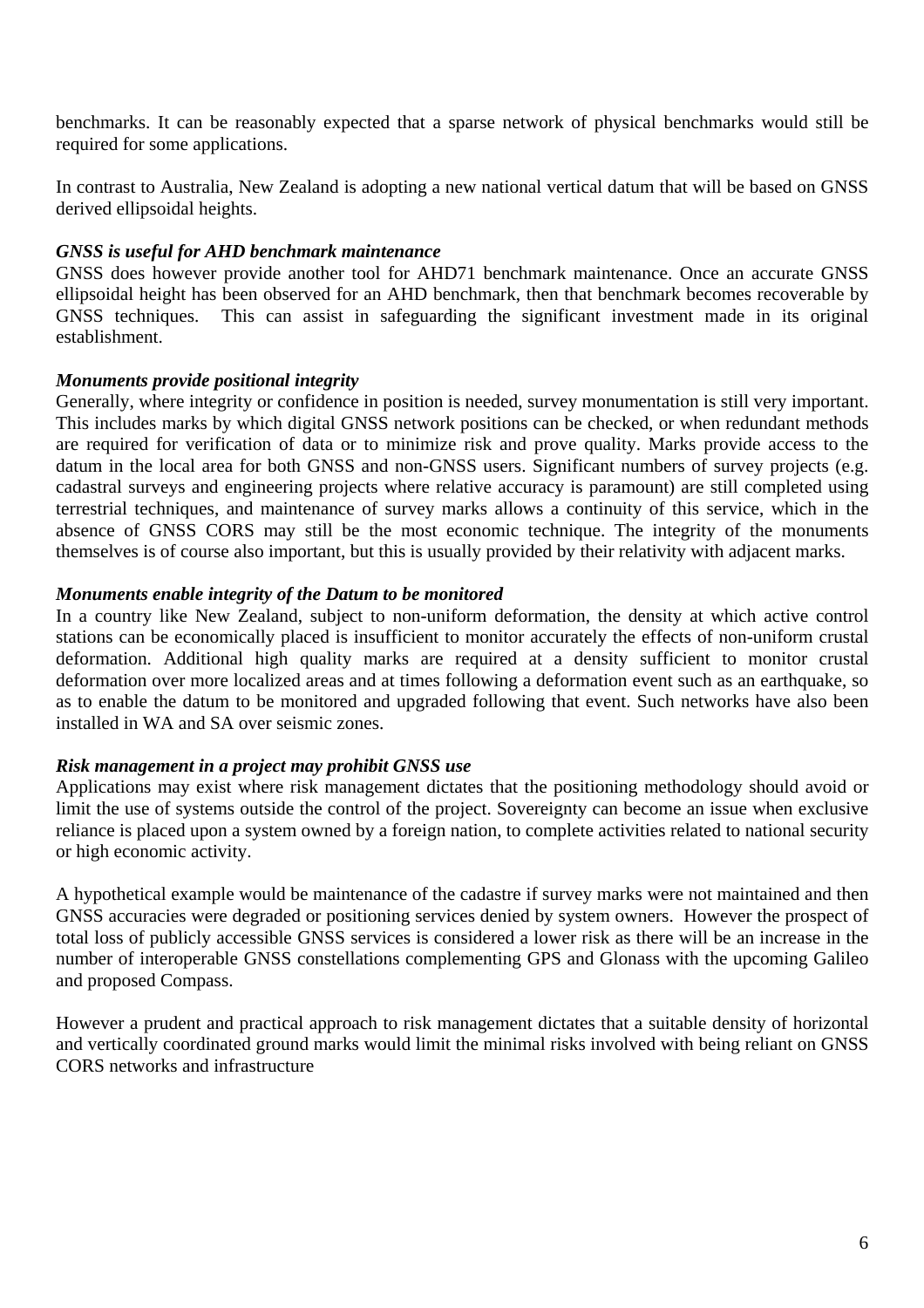# *GNSS is global & dynamic*

GDA94 & AHD71 are static – they do not change with time – and this is not only satisfactory, but essential for most users. GNSS augmentation which provides GDA94 & AHD position is an effective addition to the geodetic infrastructure. However, augmented GNSS systems which provide global positions (in the ITRF) will differ from GDA94 and this difference will continue to change with time due to plate tectonics. Ideally these systems must provide GDA94 positions automatically and seamlessly for the users as many of them will not have an understanding of the problems involved.

NZGD2000 is a semi-dynamic datum that includes a deformation model that attempts to model the effects of ongoing crustal deformation across New Zealand. However it will also need to consider moves to newer realisations of the ITRF in the future to maintain accuracy and currency.

# **Conclusion**

Integration of digital GNSS networks into the traditional geodetic infrastructure serves a far broader positioning (and non-positioning) community than was previously thought possible. While the "marks based" geodetic infrastructure is primarily used by professionals with survey skills, a GNSS enhanced geodetic infrastructure also serves many segments of the spatial community who have little or no survey training. This places the onus back onto ICSM to ensure that the geodetic infrastructure is homogenous, sufficiently accurate and accessible to suit the requirements of the broader community.

It should be noted that concurrent with the introduction of GNSS techniques to the geodetic infrastructure has come the changing shape of the traditional mark based networks. Visibility for triangulation or trilateration is no longer a prerequisite for mark placement (though it may still be an important consideration for some users of the geodetic network). This has resulted in "hill top" marks being no longer maintained while denser, more accurate networks of marks are being established in "hotspots" or areas of high demand. Generally GNSS techniques play a strong role in placing these new marks. This relationship and interdependence between traditional physical networks and GNSS will continue with both requiring maintenance and resources.

Apart from the requirements of specific "hotspots", the location and density of both digital GNSS base stations and physical marks will vary with the particular geography, demography and user applications in each jurisdiction. Network extension and maintenance strategies are assessed individually, taking into account specific needs including availability, location and quality of existing geodetic infrastructure, future development prospects/requirements and regulatory requirements relating to cadastral datasets and land registration processes.

Generally there is a need for improved relative accuracies in urban areas. This may dictate denser networks of survey control. However, there are some rural areas that may have the same requirement For example, mapping projects, environmental impact studies, precision agriculture, mining and engineering works and seismic activities will have particular requirements. If in the near future there is a full uptake of GNSS techniques by industry, the trend for physical marks is likely to be for a broad spacing of perhaps 100s of km in very remote areas; 20-100km in rural/pastoral areas; 5-20 km in peri-urban areas and street corner level to 5km in urban areas.

Currently, the distribution and density of GNSS base stations also depends on their application. AUSPos users are satisfied by the broad distribution of the ARGN (typically a thousand km or more); GNSS base stations for post-processed survey data may have spacing of the order of 100km; VRS networks need to have a 50-70km density; and RTK base stations have a useful range of about 20km. This is likely to change with future technological developments.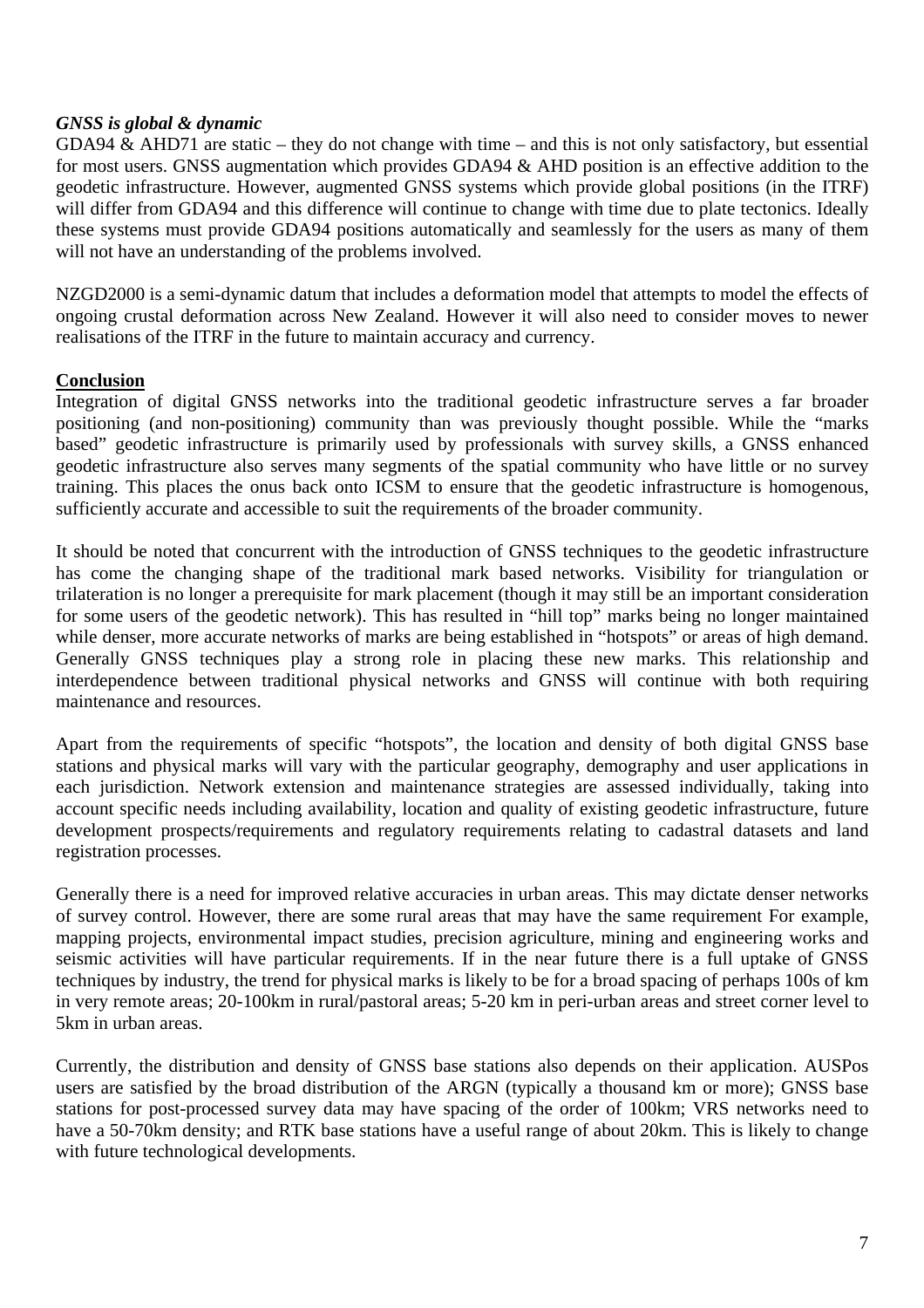The fiscal implications of incorporating digital GNSS networks into traditional geodetic infrastructures are complex. However, while there are costs associated with the introduction of digital networks, there are also enormous benefits from a much wider user base than was previously served. The allocation of resources needs to be viewed in the context of an additional service provided to the spatial and other industries, rather than a reallocation away from the existing infrastructure. The benefits to the users and the community in general needs to be examined as well as the cost burden to the government.

Ultimately jurisdictions need to consider all of these issues to decide which mix best satisfies the user requirements in their area. Some jurisdictions may have their own additional drivers and issues to those discussed here.

# **AUSTRALASIAN CASE STUDIES**

#### *Victoria*

The Department of Sustainability and Environment maintains both a network of permanent GNSS basestations and a network of ground marks throughout the State. As at March 2008, the GNSS network consists of thirty two active GPS/GNSS reference stations called GPSnet (www.land.vic.gov.au/GPSnet). Six GPSnet sites are GNSS capable (receiving both GPS and Glonass signals) and all new or upgraded CORS sites will be GNSS capable. A dense 70 km network is currently in the process of being expanded to cover the state to support high accuracy NRTK positioning.

GPSnet allows registered users to download survey quality GPS data for their projects in real time or for post processing, providing an efficient means of establishing positions or to support a variety of navigation applications. GPSnet densification is now particularly targeting precision agriculture and machine guidance in Regional Victoria.

Martin Hale (2004) states that many GPSnet users are not surveyors, but spatial data professionals or paraprofessionals, while the primary users of the ground marked networks are surveyors. He also maintains that "*for the foreseeable future GPS/GNSS will not and cannot entirely replace ground mark networks for all forms of geodetic and other spatial positioning requirements*".

Since GPSnet NRTK services have become available from November 2004, rapid uptake of GPSnet services has been experienced, and often used in built up locations in and around Melbourne city and suburbs. This indicates that many GPSnet users are able to work effectively in what might previously have been considered 'GPS unfriendly' environments primarily due to the increase in GNSS satellites and improving receiver equipment and associated technologies such as combined GNSS/Survey total stations. This type of evidence supports the notion that reliance on ground marks is likely to decrease further as CORS networks are established and or technology develops.

All GPSnet sites have antenna coordinates computed by Geoscience Australia in terms of the ARGN and also processed or in the process for Regulation 13 certification under the National Measurement Act in support of legal traceability of position. State Government funding is currently being sought to complete GPSnet statewide densification to support NRTK. A final network configuration of an estimated 102 CORS stations across Victoria is anticipated (including 8 AuScope CORS sites).

A new primary GPSnet 'commercial grade' processing centre is currently being developed and installed by June 30 2008, to back up the existing processing centre (7 server cluster) located at Geelong and hosted by foundation GPSnet participant, Barwon Water. The two processing centres are being designed to work as an integrated system to increase service reliability to better than 99.98% target uptime.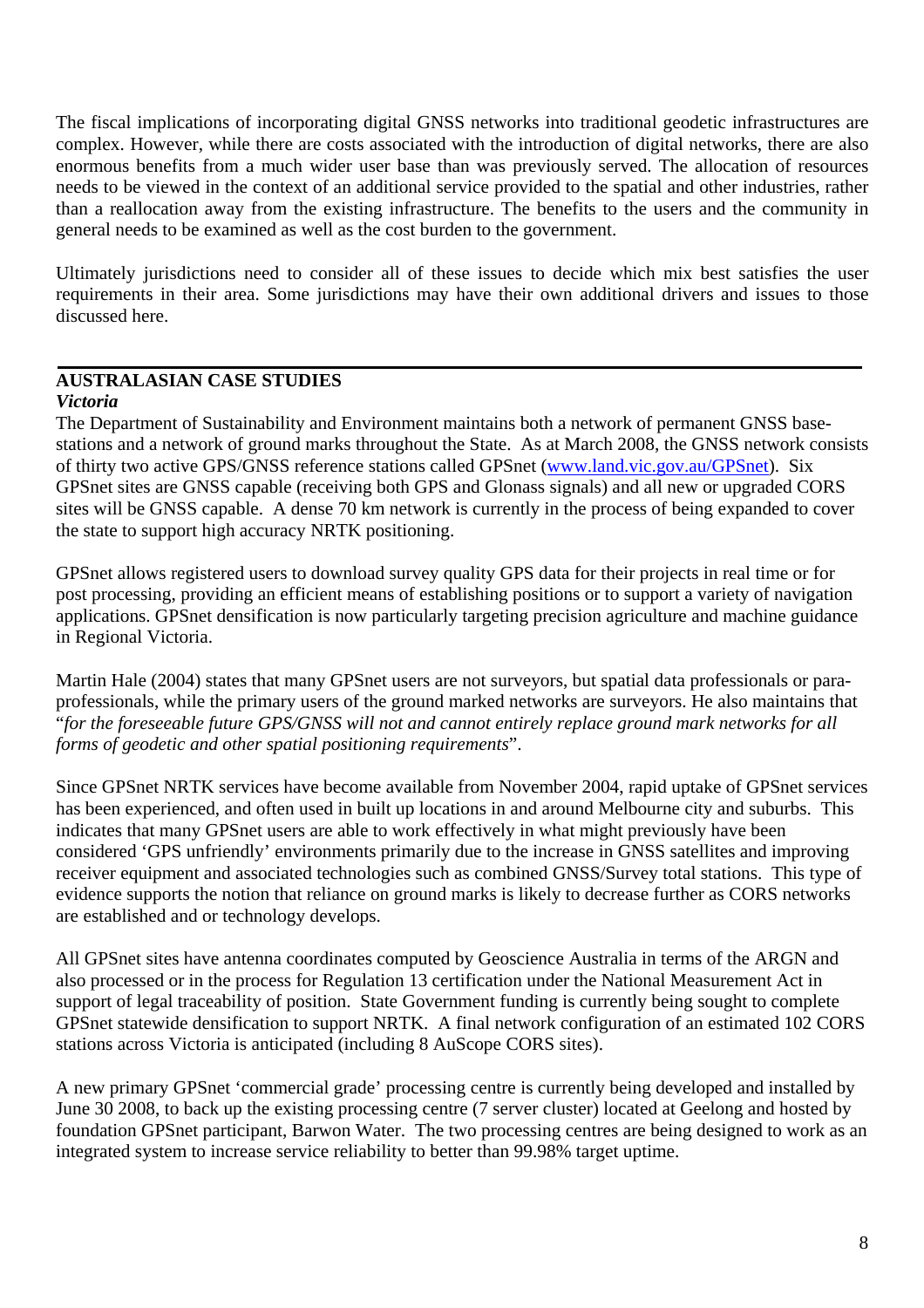The network of ground marks, the Survey Control Network (SCN) consists principally of physical ground marks having horizontal and/or vertical positioning values. The coordinate values of these ground marks (and other reference stations) are held in an on-line data base which allows industry and the general public free access to this information. The marks of greatest significance are protected and maintained to provide a physical means of traceability to the national horizontal datum (currently GDA94) and to the national height datum (currently AHD71).

The SCN currently comprises approximately 165,000 survey marks whose location and/or height are known to varying degrees of accuracy. The marks vary from standard brass plaque-inconcrete permanent marks (PM); deep driven steel rod PMs; to Primary Cadastral Marks (PCM) and the more recently developed network of *GPSnet* base stations. Of the 165,000 marks registered in SMES, it is estimated only half that number are currently useful for the majority of users (surveyors). Realistically, approximately 100,000 marks are estimated to be of sufficient class and order for surveying purposes, with approximately 30% of these estimated to have been destroyed or unable to be found.

The SCN was readjusted in 2006-07 to accommodate recent observations including the 50km passive GPS network, selected GPS reference stations and selected satellite point position determinations (AusPos). Work is continuing on satellite observations at national levelling section junction points to contribute to a national correction surface between the ellipsoid and the AHD surface in order to facilitate the use of GNSS to obtain reliable AHD heights.

# *Northern Territory*

The NT Government have established two GNSS clusters in Darwin and Alice Springs. They are currently exploring a variety of positioning services and are undertaking such activities with local authorities and private sector survey related companies. The primary objectives of the NT GNSS CORS network will be to enhance the existing geodetic and cadastral infrastructure, to facilitate the evolvement of a co-ordinated cadastre, assist with the maintenance of key NT spatial datasets, and support the National Geospatial Reference System. It is expected this infrastructure will also facilitate the development of downstream applications by providing surveyors and other spatial users with the opportunity to utilise modern positioning technology efficiently and effectively to meet their business needs.

# *Queensland*

The Queensland Department of Natural Resources and Mines operates a Real Time Kinematic Virtual Reference System (VRS) over a large part of Brisbane (Higgins, 2002). This system allows suitably equipped and registered users to obtain centimetre accurate GDA94 positions in real time. However Queensland also maintains a dense network of marks that have been accurately tied to the national geodetic network. With its widely varying population density and varying growth patterns the preference is for VRS style solutions in larger urban areas, while AusPOS will be more influential in the most remote areas, and in between there will be continued reliance on ground marks on a case by case basis.

# *New South Wales*

As well as the extensive conventional survey network, New South Wales has developed an active GPS system network (SydNet) consisting of seven base stations covering the Sydney metropolitan area. This has been extended with additional sites outside the Sydney metropolitan area. Plans are for a statewide network, but with uneven CORS density. The system currently provides RTK positioning capability, but will support NRTK in the near future.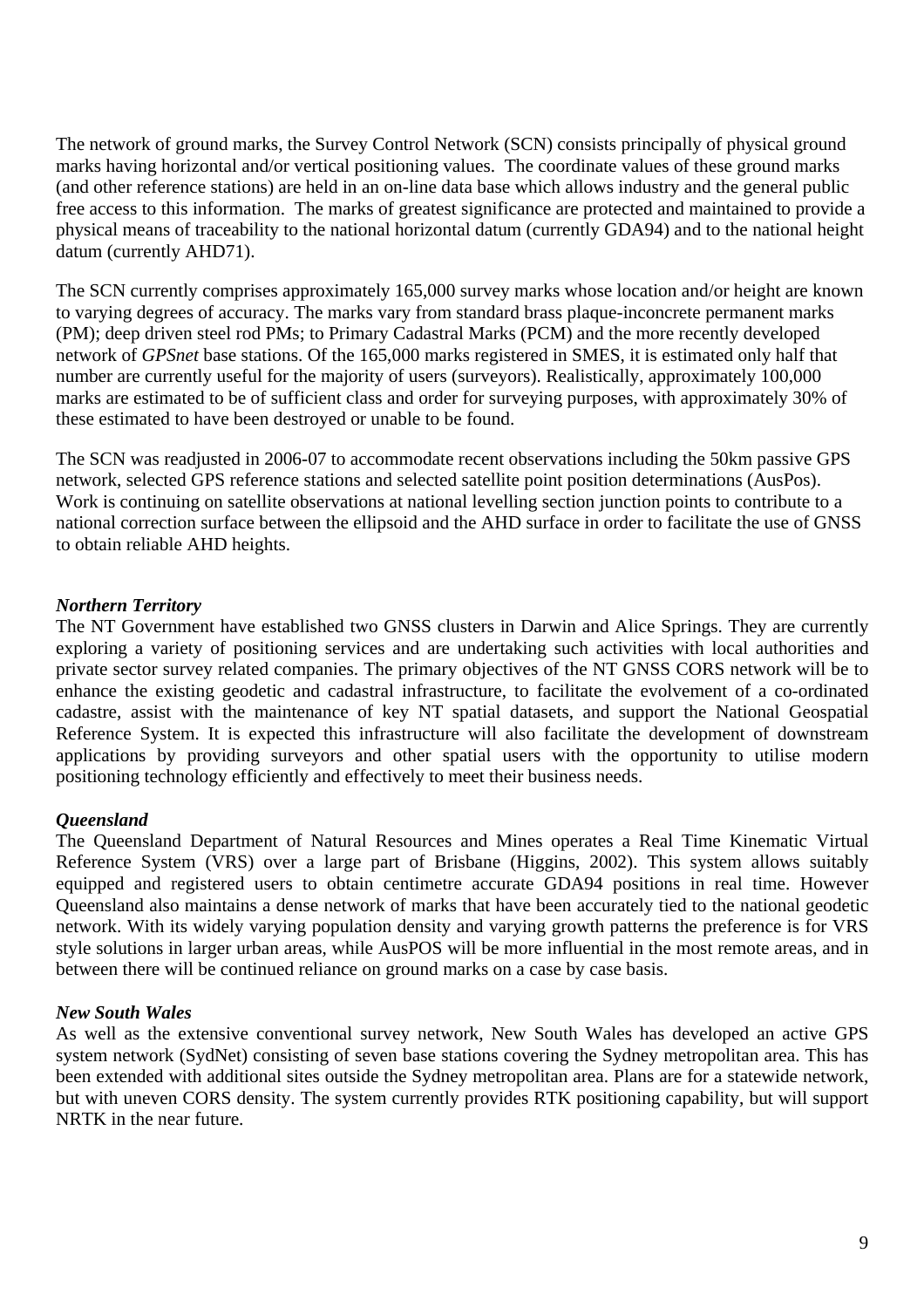# *New Zealand*

Five years ago Land Information New Zealand (LINZ) embarked on a programme to implement an active control station network, known as PositioNZ. The network consists of 30 GNSS permanent tracking stations across New Zealand with an additional station on the Chatham Islands and two in Antarctica. Data from the network and information on each site is available through the LINZ web site www.linz.govt.nz/positionz.

Work is currently underway to develop an online post-processing service in conjunction with the AUSPos system and investigations are underway to develop a real time network using 1-second data.

The business case developed to obtain support and funding for this project was on the premise that the active control network would enable geodetic control surveys to be undertaken more efficiently, and that the dynamics of New Zealand could be monitored and the results used to update the NZGD2000 deformation model which forms an integral part of NZGD2000. The business case was NOT built on the premise that such a network would reduce the need for conventional geodetic survey and control marks.

When NZGD2000 was developed, predominantly using GNSS technology in the late 1990s, it was proposed that the geodetic infrastructure consist of 6 orders of marks Zero – 5. Zero order marks were high accuracy GPS permanent tracking stations and 5th order geodetic marks used to support cadastral surveys and other users. The density of the 5th order marks was approximately 300m in urban areas, 1km in peri-urban areas, and 3km in rural areas. The intervening orders provided a breakdown from the high (Zero) to the low (5th) order network, much in the same way as had been developed under the old NZGD49 when conventional survey technology was used.

The development of Landonline and Survey Accurate Digital Control (SDC) areas led to the development of a dense 5th order network in urban and peri-urban areas. It also led to the concept of a geodetic cadastre with cadastral survey and boundary marks having geodetic coordinates. In SDC areas cadastral surveyors are required to tie their surveys to NZGD2000 control marks, and outside SDC areas, where NZGD2000 marks are close to the survey, surveyors are also required to tie to the NZGD2000 control network. The number of NZGD2000 geodetic marks rapidly increased during this period of development when over 50,000 marks were added to the geodetic database.

As the PositioNZ network has been rolled out across the country geodetic contractors have been required to tie to the PositioNZ network. In the future this will enable geodetic control to be placed much more efficiently as it can be surveyed directly from the PositioNZ stations (zero order stations). This has meant that for most requirements there is no longer the need for the breakdown in control from the zero to the 5th order network. This has resulted in a re-evaluation of the role of the geodetic network and the various orders of marks and the 1st, 2nd, 3rd, and 4th order networks are largely becoming redundant.

Often these (1st – 4th) order marks are in areas where they are little used and hence in the future they need not be maintained, at least to their high order of accuracy, nor these networks extended. Where they are being used they are being resurveyed to 5th order standards instead of  $3<sup>rd</sup>$  or  $4<sup>th</sup>$ , etc.

The development of the PositioNZ network has seen a simplification of the geodetic infrastructure to two orders of marks, zero order (PositioNZ stations) and 5th order. The small numbers of zero order marks (about. 30) are costly and expensive to maintain and run, and the large numbers of 5th order marks are cheap and easy to place and survey. This has meant that many more geodetic marks are being placed to satisfy user needs in locations where they are required, particularly to satisfy cadastral surveyors' needs. The development of the PositioNZ network has therefore seen a rapid increase in the number of 5th order marks and reduction to two main orders of mark, zero and 5th order.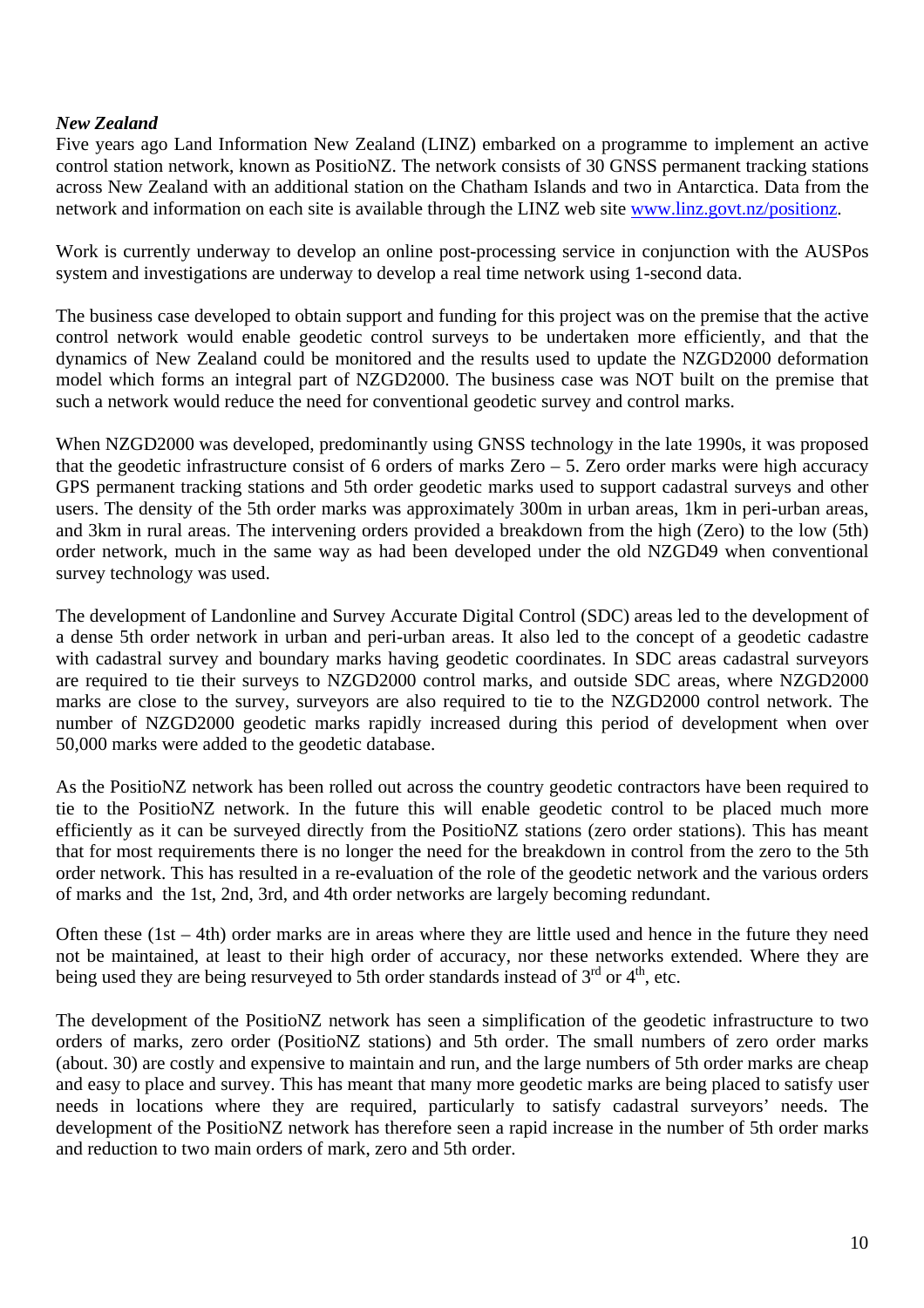In New Zealand like other countries, the use of GNSS is causing a re-evaluation of the basic geodetic infrastructure, its design, and usage.

# **INTERNATIONAL CASE STUDIES**

#### *Great Britain*

Great Britain is an example of where traditional survey marks infrastructure has been modified by evolving GPS technology. The original network of survey marks coordinated by the Ordnance Survey of Great Britain in 1936 (OSGB36) has gradually become less usable, and few of the OSGB36 marks "*have been checked more recently than the 1960s*" (Ordnance Survey, 2004). This traditional network has largely been replaced by a network of thirty Active GPS stations and about nine hundred Passive GPS marks.

The network of Active GPS stations allows users to download data for post-processing with their own GPS data. The density means that most locations are within about 100km of an active GPS station. "*Typically, the Ordnance Survey active network would be used to position a small number of primary survey stations with a dual-frequency survey-grade GPS receiver and processing software, and surveying would then proceed from those primary stations using short-distance relative GPS methods (for example, Real-Time Kinematic, or a DGPS base station) or an optical survey instrument (for example, total station*)" (ibid).

A Passive GPS network consisting of about 900 marks whose 3-dimensional ETRS89 positions have been accurately determined by GPS survey (ETRS89 is a 1989 precursor to ITRF). Many of these are new, purpose-built marks, while others are upgraded existing survey or benchmarks that are physically annotated to indicate this. The precise ITRF positions of this passive network are monitored by the Ordnance Survey on a five year cycle and they recommend that "*all GPS surveys should be based on control stations with accurate and recent ETRS89 coordinates*" (ibid).

The Active and Passive networks are only able to replace the original OSGB36 network because Ordnance Survey have in place unique and accurate processes to transform between ETRS89 and OSGB36 positions and orthometric heights. With regard to height determination, Ordnance Survey recognises that "*GPS observation times must be longer to obtain precise heights*" and advises the use of several GPS coordinated marks on a project and levelling between them to check the consistency of the orthometric heights.

Although Great Britain has taken steps to modernise their geodetic infrastructure by introducing Active GPS systems, they have not dispensed with survey marks, but have rationalised them and made them more accessible. The maintenance of the nine hundred Passive GPS marks, in an area similar to Victoria (approximately  $230,000 \text{ km}^2$ ), remains a significant task.

The Ordnance Survey works with partner organisations to utilise the Active GPS network to provide GPS data for real-time and post-processing applications. OS Net™ commercial partners include Leica Geosystems, (SmartNet service) and Trimble (VRS Now service). The Ordnance Survey maintains the accuracy and quality of geodetic calculation within the network while the commercial partners model GPS errors and provide end user correction services.

#### -------------------------------------------------------------------------------- *Canada*

Canada has transferred responsibility for the maintenance of the classical networks of survey marks to the provinces. At the national level, a network of forty three active GPS stations, which make up the Canadian Active Control System (ACS), is operated along with a passive network of about two hundred stations known as the Canadian Base Network (CBN). The CBN is re-surveyed on a 5 year cycle. These provide the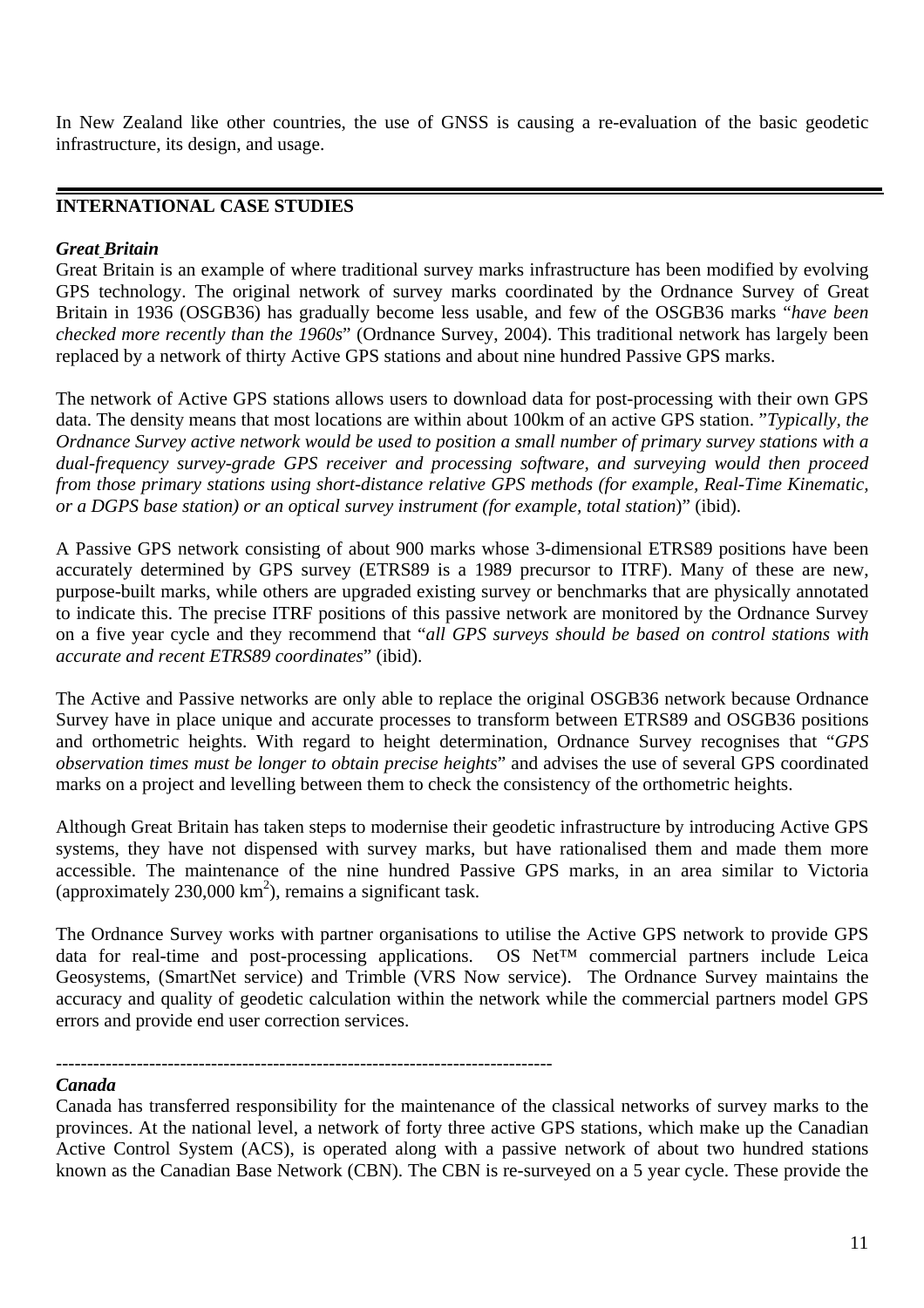fundamental framework upon which provincial and other federal agencies densify and establish their own control networks. Most provinces are moving toward high precision networks with a combination of Active and Passive control points at various densities down to 30km (Legree, 2004).

Canada continues to use the Canadian Geodetic Vertical Datum 1928 (CGVD28) and between 1972 and 2000 nearly the entire network of 124,000km of levelling was re-surveyed. Canada is working towards a new geoid-based vertical datum compatible with GPS, but doesn't expect a suitable geoid model to be available until at least 2006. It also recognises that the "*transition from CGVD28 to a new datum will span several years or even decades*". Although the introduction of a new, GPS-compatible height datum would decrease reliance on the dense monumented ground network, it would require a set of transformation "shifts" to support the conversion of CGVD28 data. The existing benchmark networks would continue to remain during the transition period, which could last for decades (CGRSC, 2004).

# *Germany*

The German National Survey Satellite Service Positioning (SAPOS) provides centimetre accurate positioning services for a range of users and connection to the ETRS89 datum. However, it still requires the Berlin State software products for transformation to the still-valid Soldner-Berlin plane coordinate system and into the uniform nationwide DHHN 92 height reference system. "*SAPOS will not be able to replace entirely the terrestrial measurement procedures for detail surveys. However the economic and technical advantages will lead to ever wider use of this modern technique*" (Senate Dept of Urban Environment, 2004).

# *United States*

The United States National Geodetic Survey (NGS) has around 16,000 geodetic control stations in three categories, with shared establishment and maintenance (NGS, 2004a):

- i. The high accuracy network known as the Federal Base Network (FBN) that consists of about 1400 passive GPS stations at about 100 km spacing. The FBN is managed by NGS.
- ii. The Cooperative Base Network (CBN) of some 14,600 stations at about 25 to 30 kilometre spacing, which is maintained through cooperative agreements with other federal agencies, state and local governments.
- iii. The User Densification Network (UDN) of additional monumented stations connected to FBN or CBN and surveyed by the private sector with no cooperative agreement.

In addition, NGS coordinates two networks of continuously operating reference stations (CORS): the National CORS network and the Cooperative CORS network. Around 300 CORS sites provide GPS carrier phase and code range measurements in support of 3-dimensional positioning activities throughout the United States and its territories (NGS, 2004). The Cooperative CORS network provides access to GPS data that are disseminated by organizations other than NGS.

NGS's OPUS on-line GPS processing system is similar to Australia's AUSPos system in that it provides both ITRF and locally adopted NAD83 positions (NGS, 2004c).

NGS is coordinating Height Modernisation activities to facilitate an upgrade to the National Vertical Datum and geoid determination and the use of GPS in the accurate determination of height. The current vertical datum for United States is the North American Vertical Datum 1988 (NAVD88) which was adopted in 1993, but the existing network of marks is inadequate to meet the needs modern users as a result of many marks being disturbed or destroyed. Business cases for this funding have been based on the need for accurate and consistent height information to serve as the foundation for improved transportation systems, subsidence monitoring, sea level rise estimation, floodplain mapping, urban planning, storm surge modeling,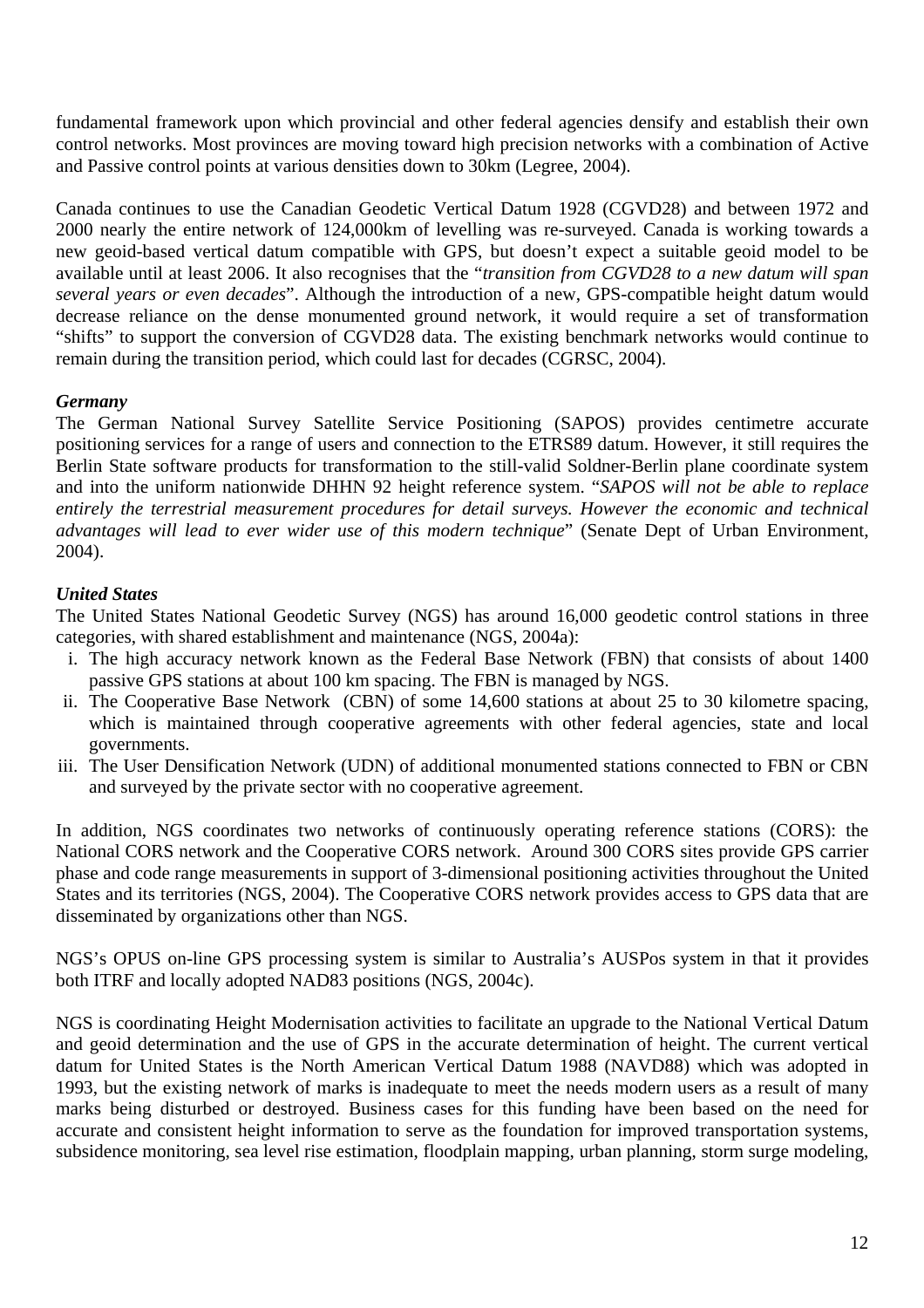habitat restoration, emergency preparedness, resource management, site-specific farming, construction, mineral extraction, and seismic and infrastructure monitoring.

Two examples demonstrate the breadth of initiatives being undertaken to augment the National Geodetic Network.

In Washington State (75% the size of Victoria) it is proposed to integrate 80 GPS base stations and remeasure around 5,000km of levelling traverses using federal funding and a consortium of government and private industry representatives (NGS, 2004).

In Wisconsin (60% the size of Victoria), a Height Modernisation and Network Densification Project has been underway for 3 years and is due for completion in 2006. The key outcomes from this project are the densification of the existing GPS network at three different levels (primary base stations at 25km spacing; secondary base stations at 12-14km spacing; and local network stations at 6-8km spacing); locating new bench marks at 2km spacing along level lines; performing conventional levelling on benchmarks, HARNs, and primary base stations; and performing GPS on all levels of GPS stations to transfer elevations (NGS, 2004e).

#### **References**

CGRSC, 2004. *Report to the Canadian Council on Geomatics (CCOG) on the Modernisation of the Canadian Height Reference System*. Prepared by the Canadian Geodetic Reference System Committee (CGRSC), 23 January 2004.

GTSC, 2000. *The Australian Geodetic Infrastructure– 10 Years & Beyond*, Geodesy Technical Sub-Committee report to ICSM, May 2000.

GTSC, 2002. *Strategies for Future Australian Datums*, Geodesy Technical Sub-Committee report to ICSM, November 2002.

GTSC, 2003. *Options & Tools for the short to long term*, Geodesy Technical Sub-Committee report to ICSM, November 2003.

Legree, 2004. Personal correspondence, Patrick Legree, Geodetic Survey Division, Natural Resources Canada.

NGS, 2004a, United States National Geodetic Survey, www.ngs.noaa.gov/PROJECTS/FBN/

NGS, 2004b, United States National Geodetic Survey, www.ngs.noaa.gov/CORS/

NGS, 2004c, United States National Geodetic Survey, www.ngs.noaa.gov/OPUS/What\_is\_OPUS.html

NGS, 2004d, United States National Geodetic Survey www.ngs.noaa.gov/heightmod/pdf/VancouverXForumXPackage.pdf)

NGS, 2004e, United States National Geodetic Survey, www.acsm.net/hrptwisconsin.pdf

Ordnance Survey, 2004. Information retrieved from www.gps.gov.uk